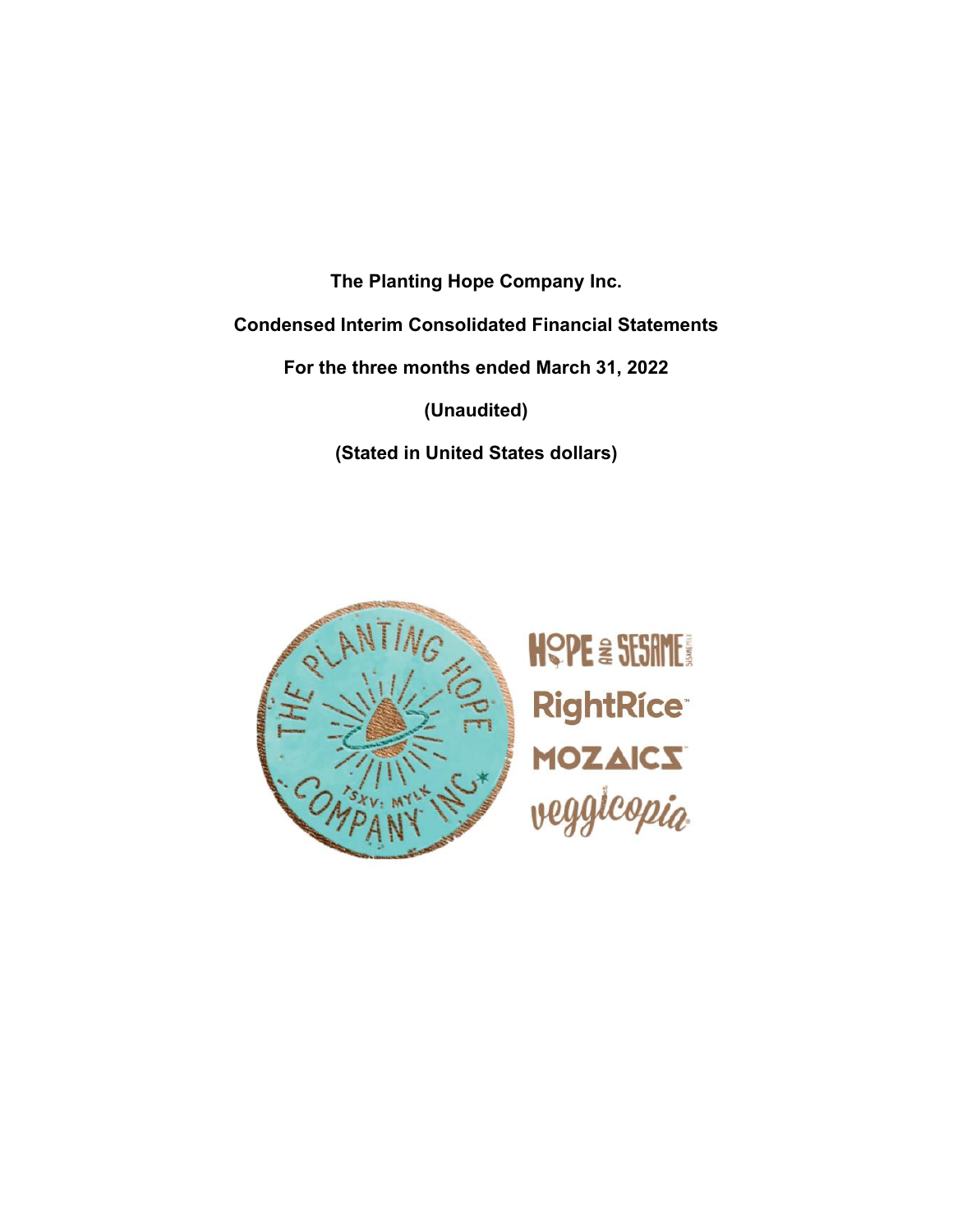

## THE PLANTING HOPE COMPANY INC. CONDENSED INTERIM CONSOLIDATED STATEMENTS OF FINANCIAL POSITION (Stated in United States dollars)

| As at                                                | <b>Note</b> | March 31<br>2021 | December 31<br>2021 |
|------------------------------------------------------|-------------|------------------|---------------------|
| <b>Assets</b>                                        |             | (Unaudited)      | (Audited)           |
| <b>Current assets</b>                                |             |                  |                     |
| Cash                                                 |             | \$<br>3,130,989  | \$<br>5,810,961     |
| Trade accounts receivable                            | 5           | 1,931,161        | 111,442             |
| Inventories                                          | 6           | 1,984,722        | 696,810             |
| Prepaid expenses and deposits                        | 7           | 363,628          | 350,567             |
| <b>Total current assets</b>                          |             | 7,410,500        | 6,969,780           |
| <b>Non-current assets</b>                            |             |                  |                     |
| Intangible assets                                    | 8           | 3,567,290        |                     |
| Right-of-use assets                                  | 12          | 535,344          | 564,531             |
| Property and equipment                               |             | 55,377           | 57,294              |
| Goodwill                                             | 4           | 1,755,445        |                     |
| <b>Total assets</b>                                  |             | \$<br>13,323,956 | \$<br>7,591,605     |
| <b>Liabilities</b>                                   |             |                  |                     |
| <b>Current liabilities</b>                           |             |                  |                     |
| Accounts payable and accrued liabilities             |             | \$<br>3,270,569  | \$<br>1,340,200     |
| Promissory notes                                     | 9           | 940,004          |                     |
| Convertible notes                                    | 10          | 3,109,801        | 2,804,864           |
| Derivative liability                                 | 10          | 4,692,957        | 7,084,160           |
| Current portion of lease liability                   | 12          | 96,229           | 92,836              |
| Due to related parties                               | 20          | 49,924           | 59,924              |
| <b>Total current liabilities</b>                     |             | 12,159,484       | 11,381,984          |
| <b>Non-current liabilities</b>                       |             |                  |                     |
| Government Ioan                                      | 11          | 19,371           | 18,530              |
| Lease liability                                      | 12          | 452,116          | 477,837             |
| <b>Total liabilities</b>                             |             | 12,630,971       | 11,878,351          |
| Shareholders' equity (deficit)                       |             |                  |                     |
| Share capital                                        | 13          | 28, 137, 198     | 22,636,830          |
| Warrant reserve                                      | 14          | 2,818,754        | 2,819,127           |
| Contributed surplus                                  |             | 186,940          | 20,921              |
| Accumulated other comprehensive loss                 |             | 26,642           | (8, 871)            |
| Accumulated deficit                                  |             | (30, 476, 549)   | (29, 754, 753)      |
| Total shareholders' equity (deficit)                 |             | 692,985          | (4, 286, 746)       |
| Total liabilities and shareholders' equity (deficit) |             | \$<br>13,323,956 | \$<br>7,591,605     |

### **Going concern** (Note 1) **Subsequent events** (Note 22)

Approved by the Board of Directors:

Signed *Kay Wong-Alafriz* , Director Signed *Julia Stamberger*, Director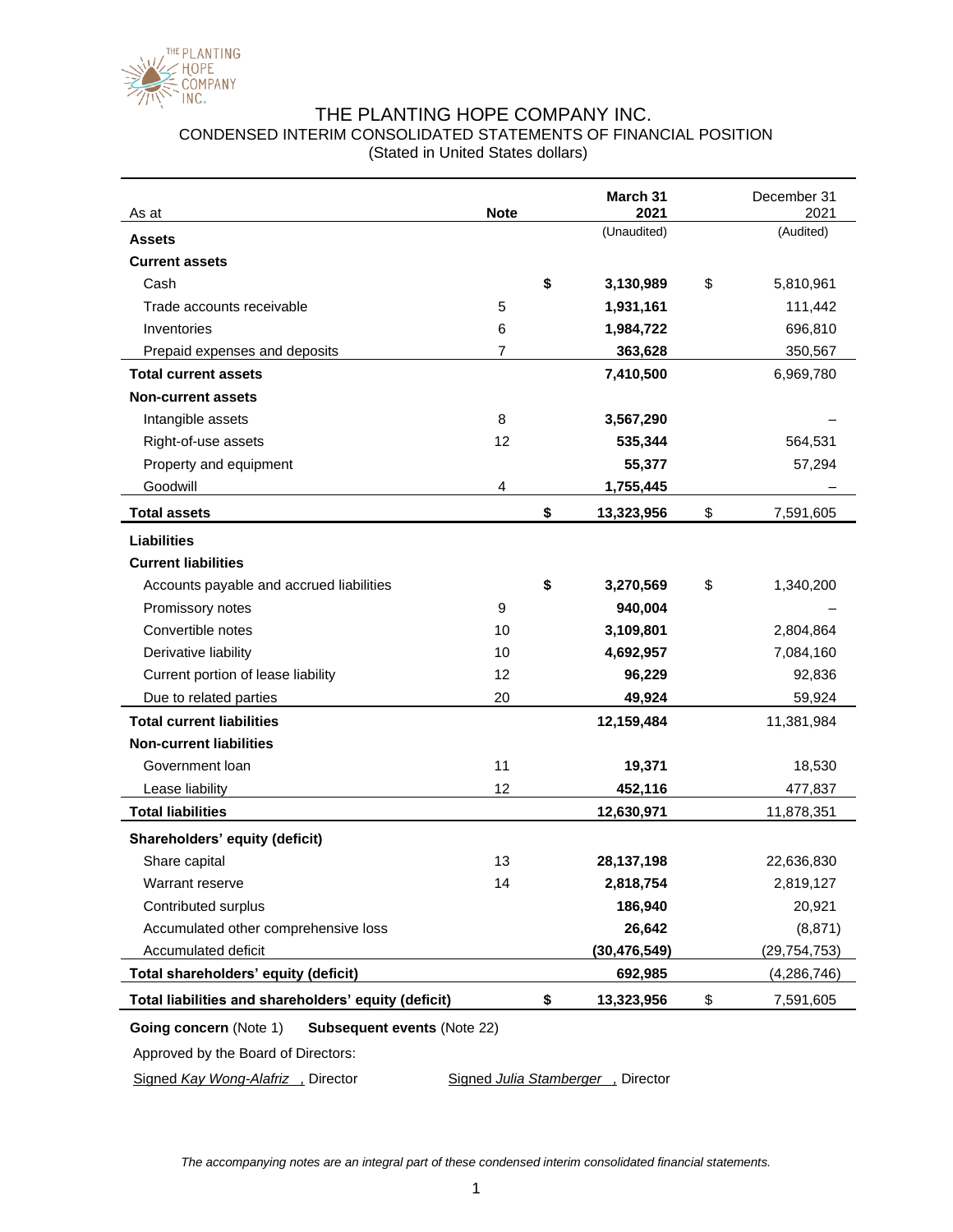

### THE PLANTING HOPE COMPANY INC. CONDENSED INTERIM CONSOLIDATED STATEMENTS OF LOSS AND COMPREHENSIVE LOSS (Unaudited) (Stated in United States dollars)

| For the three months ended March 31      | <b>Note</b> | 2022             | 2021             |
|------------------------------------------|-------------|------------------|------------------|
| <b>Revenues</b>                          | 17          | \$<br>2,530,743  | \$<br>647,172    |
| <b>Trade spend</b>                       |             | (495, 464)       | (44, 385)        |
| Spoilage and cash discounts              |             | (34, 755)        | (5,093)          |
| <b>Net revenues</b>                      | 17          | 2,000,524        | 597,694          |
| Cost of goods sold                       |             | (1, 221, 587)    | (238, 347)       |
| <b>Gross profit</b>                      |             | 778,937          | 359,347          |
| <b>Expenses</b>                          |             |                  |                  |
| Selling, general and administrative      | 18          | 3,222,964        | 838,178          |
| Interest and accretion                   | 19          | 356,393          | 57,555           |
| Amortization                             | 8           | 111,710          |                  |
| Depreciation                             | 12          | 36,942           | 2,105            |
| <b>Total expenses</b>                    |             | 3,728,009        | 897,838          |
| Loss before other income (expense)       |             | (2,949,072)      | (538, 491)       |
| Other income (expense)                   |             |                  |                  |
| Other income                             |             |                  | 740              |
| Loss on settlement of promissory notes   | 9           | (30, 821)        |                  |
| Change in value of financial instruments | 10          | 2,461,686        |                  |
| Government income                        | 11          |                  | 72,405           |
| Equity-based compensation                | 15          | (166, 019)       |                  |
| Foreign exchange                         |             | (37, 570)        |                  |
| <b>Total other income</b>                |             | 2,227,276        | 73,145           |
| <b>Net loss</b>                          |             | (721, 796)       | (465, 346)       |
| <b>Currency translation adjustment</b>   |             | 35,513           |                  |
| <b>Comprehensive loss</b>                |             | \$<br>(686, 283) | \$<br>(465, 346) |
|                                          |             |                  |                  |
| Loss per share                           | 16          | \$<br>(0.01)     | \$               |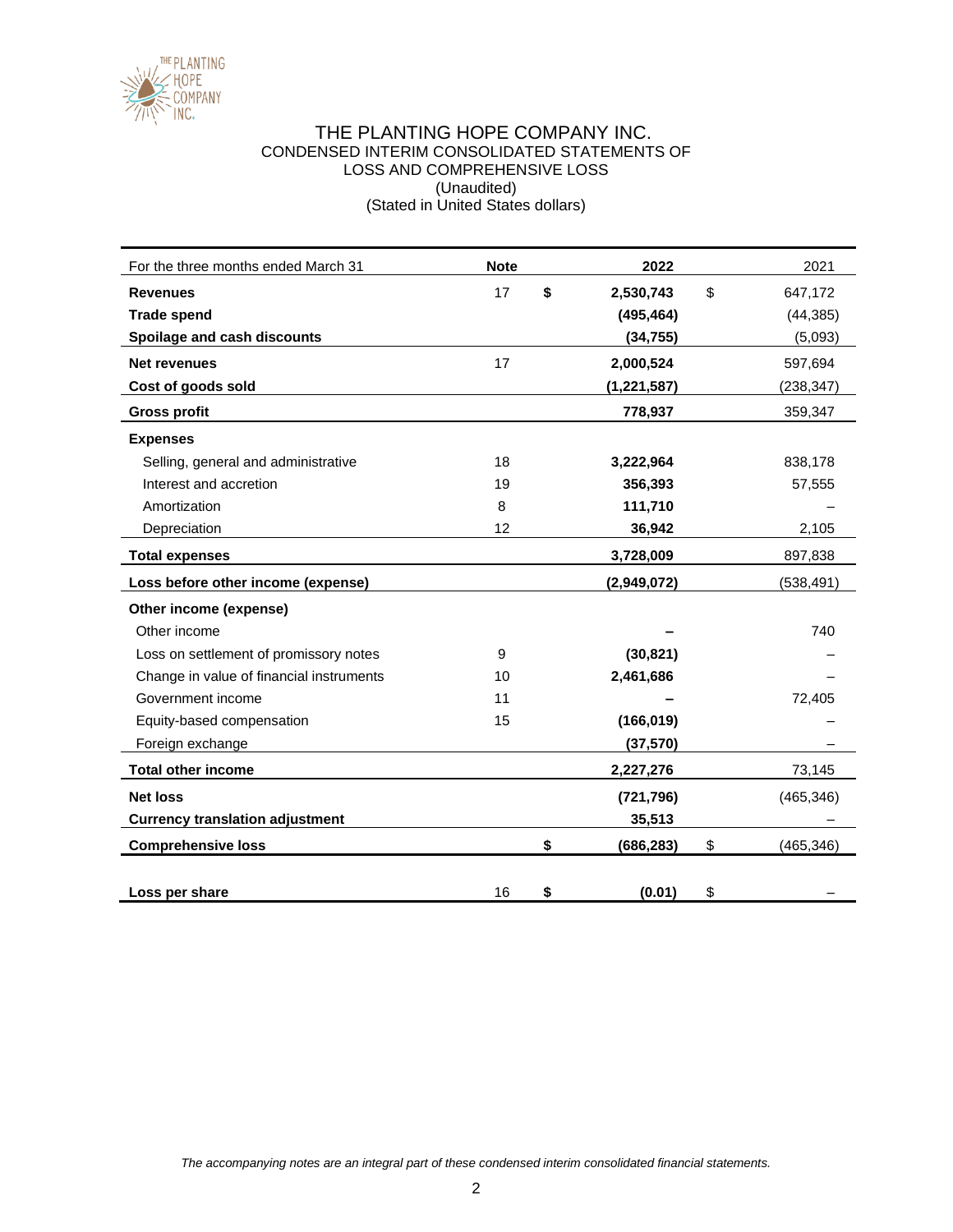

### THE PLANTING HOPE COMPANY INC. CONDENSED INTERIM CONSOLIDATED STATEMENTS OF CHANGES IN SHAREHOLDERS' EQUITY (DEFICIT) (Unaudited) (Stated in United States dollars)

| For the three months ended March 31  | <b>Note</b> | 2022             | 2021              |
|--------------------------------------|-------------|------------------|-------------------|
| Share capital                        | 13          |                  |                   |
| Balance, beginning of period         |             | \$<br>22,636,830 | \$<br>9,022,788   |
| Share issuances                      |             | 6,287,589        |                   |
| Exercise of warrants                 |             | 901              |                   |
| Share issue costs                    |             | (788, 122)       |                   |
| Balance, end of period               |             | 28,137,198       | 9,022,788         |
| <b>Warrant reserve</b>               | 14          |                  |                   |
| Balance, beginning of period         |             | 2,819,127        |                   |
| <b>Exercise of warrants</b>          |             | (373)            |                   |
| Balance, end of period               |             | 2,818,754        |                   |
| <b>Contributed surplus</b>           |             |                  |                   |
| Balance, beginning of period         |             | 20,921           |                   |
| Equity-based compensation            | 15          | 166,019          |                   |
| Balance, end of period               |             | 186,940          |                   |
| Accumulated other comprehensive loss |             |                  |                   |
| Balance, beginning of period         |             | (8, 871)         |                   |
| Currency translation adjustment      |             | 35,513           |                   |
| Balance, end of period               |             | 26,642           |                   |
| <b>Accumulated deficit</b>           |             |                  |                   |
| Balance, beginning of period         |             | (29, 754, 753)   | (12, 154, 365)    |
| Net loss                             |             | (721, 796)       | (465, 346)        |
| Balance, end of period               |             | (30, 476, 549)   | (12, 619, 711)    |
| Total shareholders' equity (deficit) |             | \$<br>692,985    | \$<br>(3,596,923) |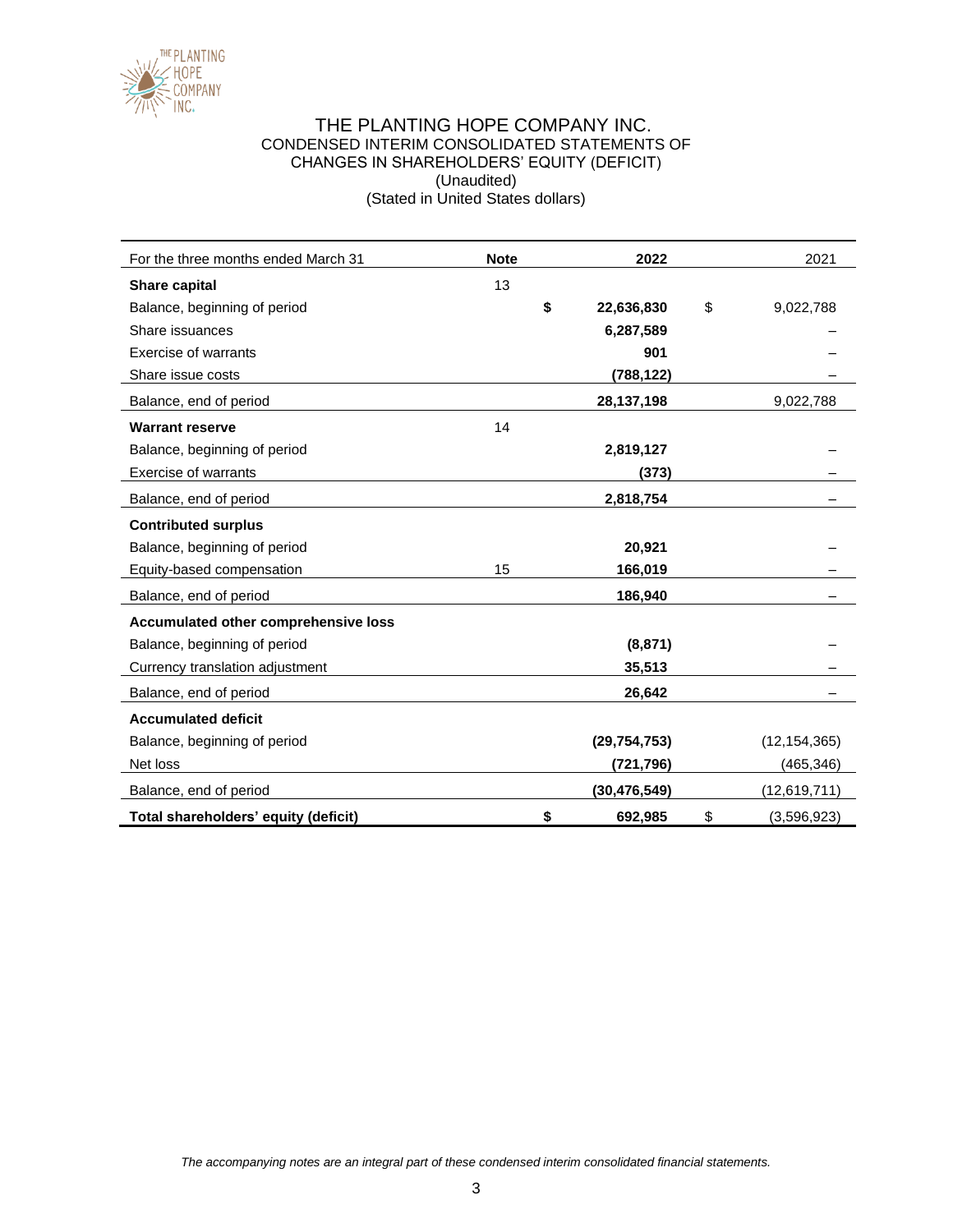

### THE PLANTING HOPE COMPANY INC. CONDENSED INTERIM CONSOLIDATED STATEMENTS OF CASH FLOWS (Unaudited) (Stated in United States dollars)

| For the three months ended March 31           | <b>Notes</b> | 2022             | 2021             |
|-----------------------------------------------|--------------|------------------|------------------|
| <b>Operating activities</b>                   |              |                  |                  |
| <b>Net loss</b>                               |              | \$<br>(721, 796) | \$<br>(465, 346) |
| Add back (deduct) non-cash items:             |              |                  |                  |
| Amortization                                  | 8            | 111,710          |                  |
| Depreciation                                  | 12           | 36,942           | 2,105            |
| Interest and accretion                        | 19           | 356,393          | 57,555           |
| Other income                                  |              |                  | (740)            |
| Loss on settlement of promissory notes        | 9            | 30,821           |                  |
| Change in fair value on financial instruments | 10           | (2,461,686)      |                  |
| Government Income                             | 11           |                  | (72, 405)        |
| Equity-based compensation                     | 15           | 166,019          |                  |
| Change in non-cash working capital:           |              |                  |                  |
| Trade accounts receivable                     |              | (595, 619)       | (110, 178)       |
| Inventories                                   |              | 34,937           | 83,842           |
| Prepaid expenses and deposits                 |              | 9,779            | 27,304           |
| Accounts payable and accrued liabilities      |              | 802,039          | (160, 023)       |
| Cash flows used in operating activities       |              | (2, 230, 461)    | (637, 886)       |
| <b>Investing activities</b>                   |              |                  |                  |
| <b>Business combination</b>                   | 4            | (4,000,000)      |                  |
| Property and equipment purchases              |              | (5,838)          |                  |
| Cash used in investing activities             |              | (4,005,838)      |                  |
| <b>Financing activities:</b>                  |              |                  |                  |
| Proceeds from short-term debt                 |              |                  | 265,500          |
| Proceeds from convertible debentures          |              |                  | 653,500          |
| Repayment of promissory notes                 | 9            | (2,000,000)      |                  |
| Proceeds from government loans                | 11           |                  | 197,314          |
| Lease payments                                | 12           | (36, 378)        |                  |
| Share issuance proceeds, net of issue costs   | 13           | 5,499,995        |                  |
| Related party (repayment) proceeds            | 20           | (10,000)         | 44,234           |
| Interest paid                                 |              | (47, 600)        | (25,064)         |
| Cash provided by financing activities         |              | 3,406,017        | 1,135,484        |
| (Decrease) increase in cash                   |              | (2,830,282)      | 497,598          |
| Cash, beginning of period                     |              | 5,810,961        | 28,794           |
| Cash effects of currency translation          |              | 150,310          |                  |
| Cash, end of period                           |              | \$<br>3,130,989  | \$<br>526,392    |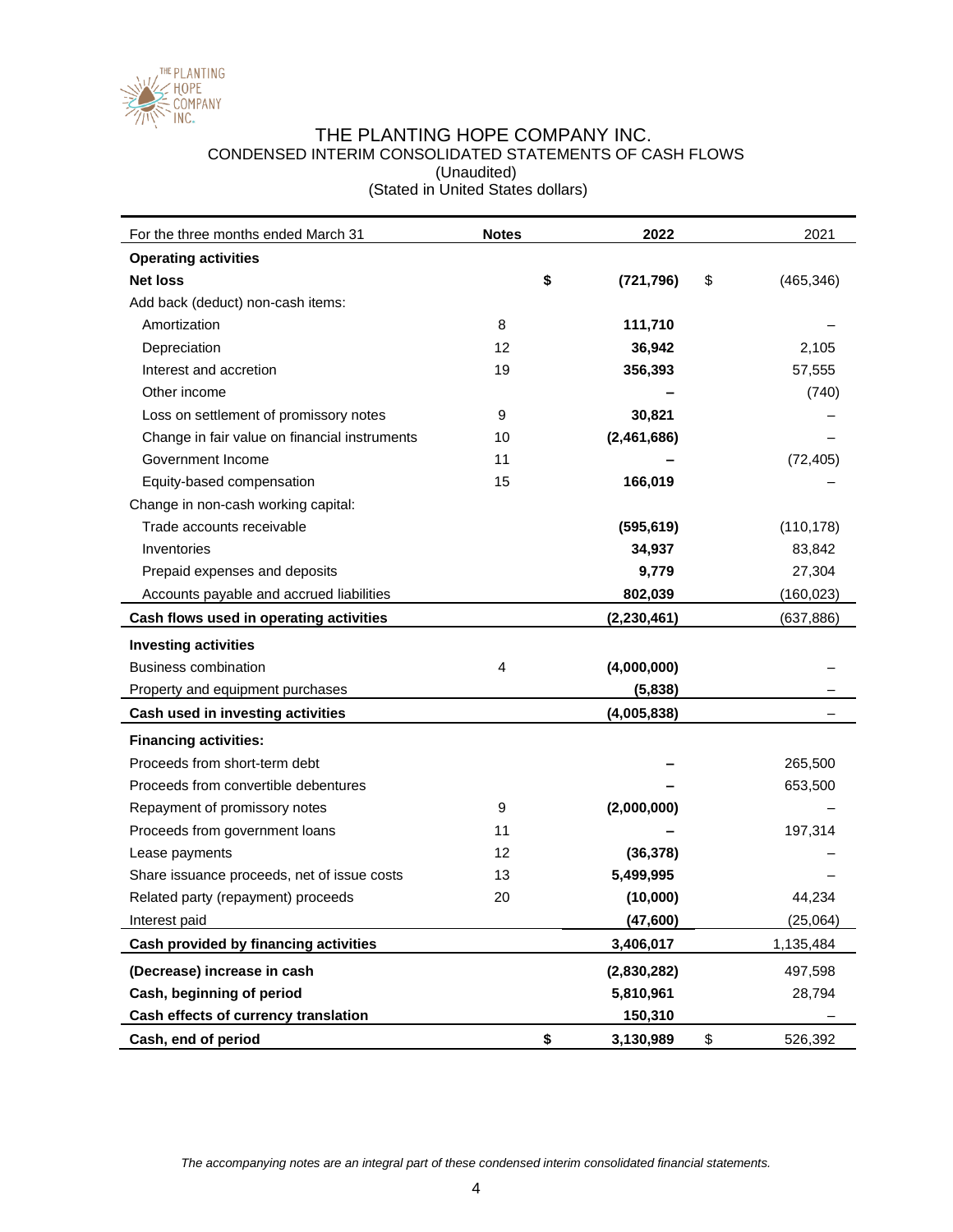

## **1. NATURE OF OPERATIONS**

The Planting Hope Company Inc. ("TPHC") was incorporated on November 19, 2020 by Certificate of Incorporation issued pursuant to the provisions of the Business Corporations Act (British Columbia) as Campio Capital Corp. and changed its name to The Planting Hope Company Inc. on May 7, 2021. The principal business of the Company is to develop, launch and scale nutritious, sustainable, and delicious consumer packaged foods and beverages in the natural food products segment of the United States, Canada and internationally. The Company strives to operate as a diverse, ethical and sustainable producer of nutritious, plant-based foods and snacks.

On January 14, 2022, the Company closed the acquisition of RightRice ("RR") business assets from Betterer Foods, Inc. (Note 4).

These unaudited condensed interim consolidated financial statements include the accounts of TPHC and its wholly-owned subsidiary Planting Hope Brand LLC ("PHB"), together the "Company".

PHB is a Delaware company based in Illinois. PHB manufactures and distributes plant-based and sustainable food and beverages. The principal markets for PHB's products are in North America.

The head office and registered office of TPHC is located at c/o Bentall 5, 550 Burrard Street, Suite 1008, Vancouver, British Columbia, V6C 2B5. The corporate and registered office of PHB is 4710 N. Sheridan Road, Chicago, Illinois, 60640.

### **2. BASIS OF PRESENTATION**

These unaudited condensed interim consolidated financial statements have been prepared in accordance with International Financial Reporting Standards ("IFRS") as issued by the International Accounting Standards Board applicable to the preparation of interim financial statements as set out in International Accounting Standard 34 Interim Financial Reporting.

These unaudited condensed interim consolidated financial statements should be read in conjunction with the audited consolidated financial statements and notes thereto for the year ended December 31, 2021. The Company has consistently applied the same accounting policies throughout all periods presented with the addition of the accounting policies described in Note 3.

#### *Going concern*

These consolidated financial statements have been prepared on a going concern basis, which implies the Company will continue to realize its assets and discharge its liabilities in the normal course of business. During the three months ended March 31, 2022, the Company generated a net loss of \$721,796 (three months ended March 31, 2021 – \$465,346) and reported \$2,230,461 (three months ended March 31, 2021 – \$637,886) of cash flows used by operating. As at March 31, 2022, the Company had an accumulated deficit of \$30,656,549 (December 31, 2021 – \$29,754,753) and a working capital deficit of \$4,748,984 (December 31, 2021 – \$4,412,204). As such, there is a material uncertainty related to these events and conditions that may cast significant doubt on the Company's ability to continue as a going concern and therefore, it may be unable to realize its assets and discharge its liabilities in the normal course of business. The continuation of the Company as a going concern is dependent on the ability of the Company to achieve positive cash flow from operations and/or obtain necessary equity or other financing to continue.

The ability of the Company to be successful in obtaining additional future financing cannot be predicted at this present time. These consolidated financial statements do not include any adjustments to the recoverability and classification of recorded asset amounts and classification of liabilities that might be necessary should the Company be unable to continue as a going concern.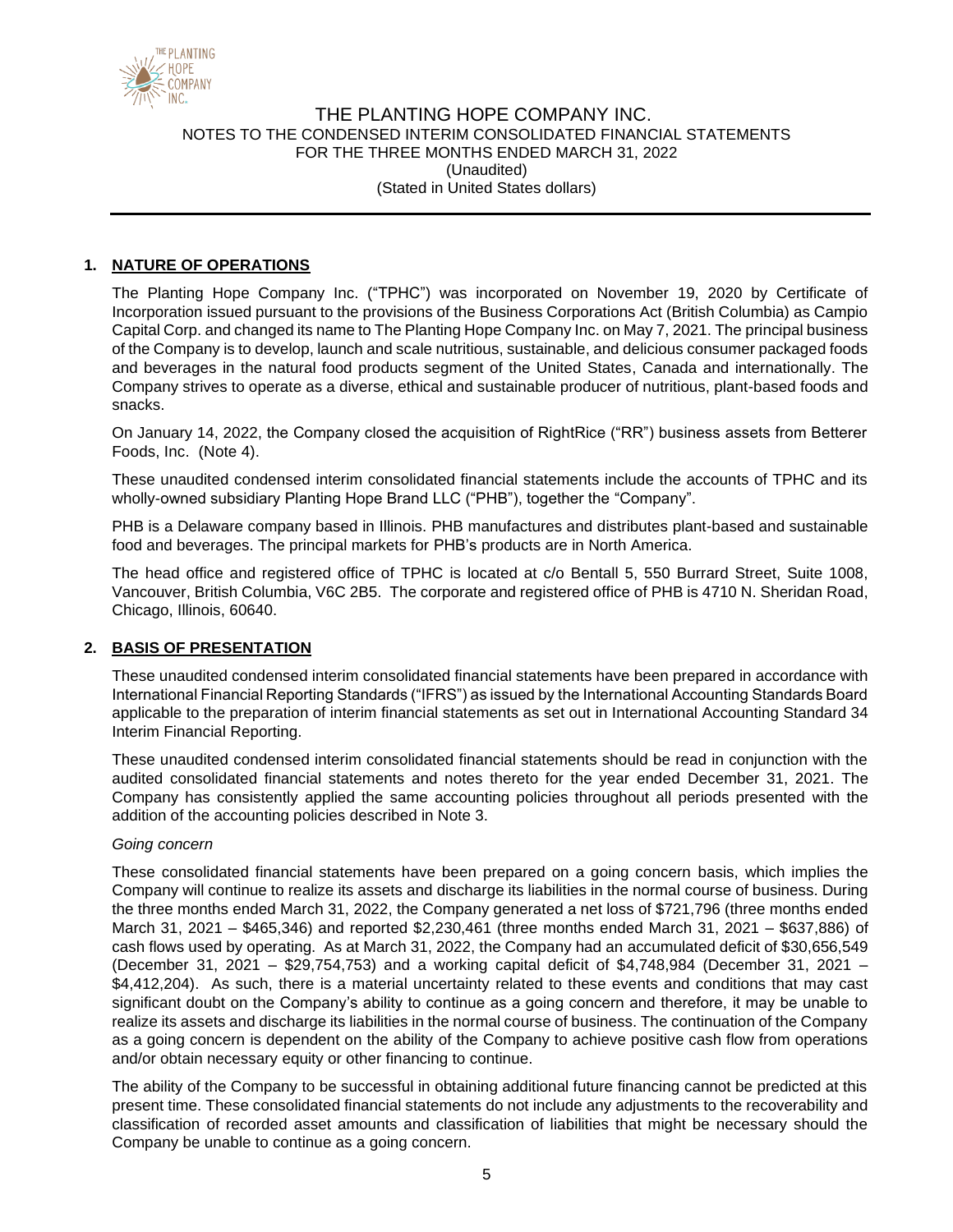

The impacts of COVID-19 on the Company's operations relates to ingredient availability, pricing and availability of production workers. Management continues to actively monitor the global situation in order to mitigate any potential future impact on the Company's operations and financial performance.

Estimates and judgements made by management in the preparation of the Company's March 31, 2022 unaudited condensed interim consolidated financial statements are increasingly difficult and subject to a higher degree of measurement uncertainty during this volatile period.

The unaudited condensed interim consolidated financial statements were approved and authorized for issuance by the Board of Directors on May 25,2022.

### **3. ADDITIONAL ACCOUNTING POLICIES**

(a) Intangible assets

Intangible assets consist of acquired customer relationships, brand name and technology. Intangible assets are accounted for at cost less accumulated amortization and accumulated impairment losses. Amortization is recognized on a straight-line basis over the estimated useful lives which is 10 years for customer relationships and 5 years for brand name and technology assets. The estimated useful lives and amortization method are reviewed at the end of each reporting period, with the effect of any changes in estimate being accounted for on a prospective basis.

(b) Goodwill

The Company records goodwill relating to a business combination when the purchase price exceeds the fair value of the net identifiable assets and liabilities of the acquired business. Goodwill is reported at cost less any impairment and is not amortized. Goodwill is evaluated when facts and circumstances indicate that it is impaired, or at least on an annual basis.

To test for impairment, goodwill is allocated to the related cash-generating unit ("CGU") expected to benefit from the acquisition. Goodwill is tested by comparing the carrying amount of the CGU to the recoverable amount. Any excess of the carrying amount over the recoverable amount is recorded as impairment. Goodwill impairments are not reversed.

(c) Impairment of non-financial assets

Long-lived assets or finite life intangible assets are reviewed for impairment whenever events or changes in circumstances indicate that their carrying amount may not be recoverable. If such an indication exists, the recoverable amount of the asset is estimated in order to determine the extent of the impairment loss (if any). The recoverable amount is the higher of fair value less costs to sell and value in use. Where the carrying amount of an asset exceeds its recoverable amount, the asset is considered impaired and is written down to its recoverable amount. When an impairment loss subsequently reverses, other than related to goodwill, the carrying amount of the asset is increased to the revised estimate but is limited to the carrying amount that would have been determined if no impairment loss had been recognized in prior years. In the process of measuring expected future cash flows, management makes assumptions about future growth of profits. These assumptions relate to future events and circumstances. The actual results may vary and may cause significant adjustments to the Company's assets in subsequent financial years.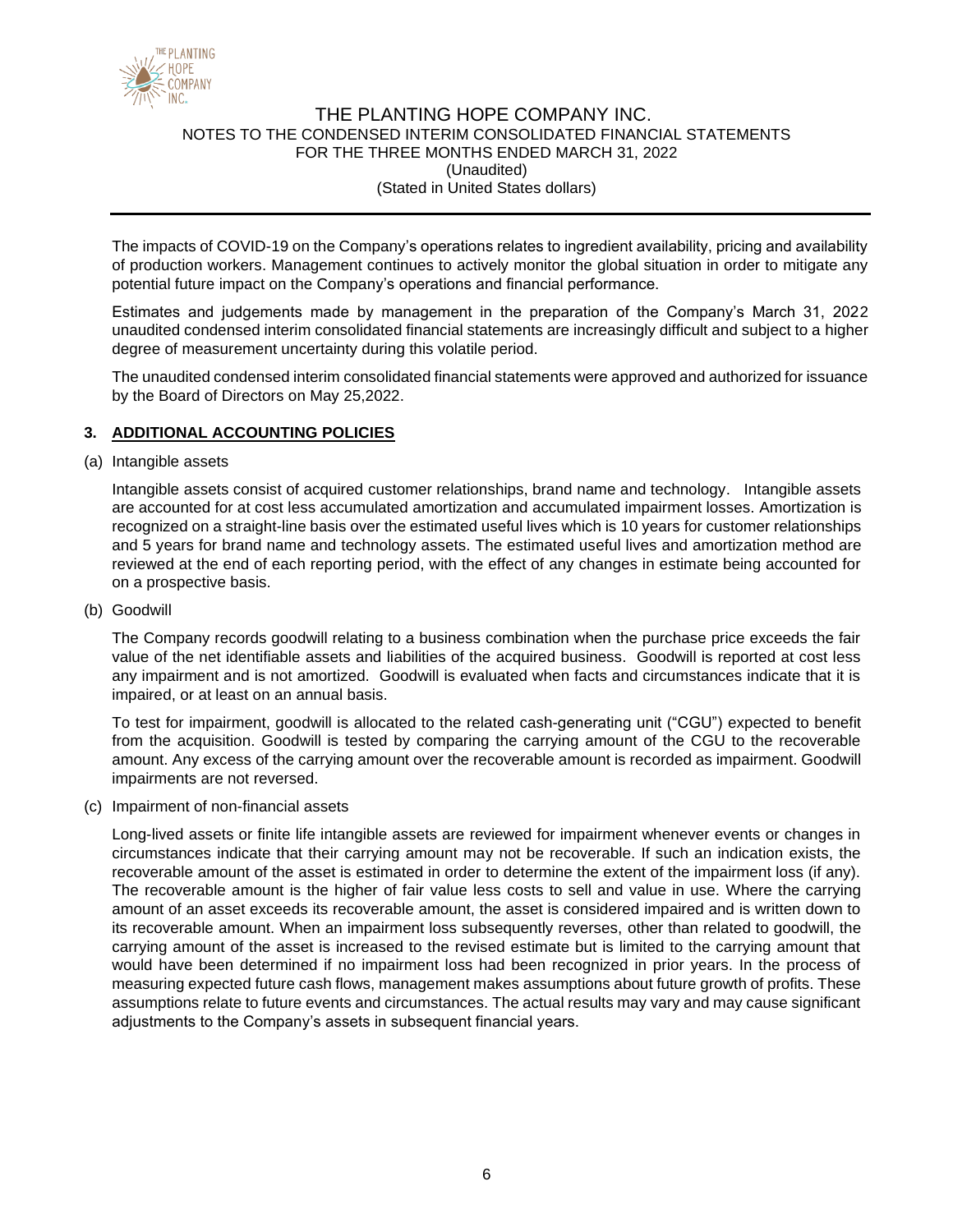

#### **4. BUSINESS COMBINATION**

On January 14, 2022, the Company closed the arm's-length acquisition of RR business assets (the "Acquisition") from Betterer Foods, Inc. The aggregate purchase price of \$6,913,043 is comprised of \$4,000,000 in cash funded at closing, with the balance payable under two unsecured promissory notes bearing interest at 5% per annum.

As the business assets of RR were determined to meet the definition of a business as defined under IFRS 3 Business Combinations, the Acquisition was accounted for as a business combination. The purchase price was allocated to the fair value of assets acquired and liabilities assumed on the acquisition date as follows:

#### **Fair value of consideration:**

| Cash                       | \$ | 4,000,000 |
|----------------------------|----|-----------|
| Promissory notes (Note 9)  |    | 2,875,904 |
|                            | S. | 6,875,904 |
| Fair value of net assets:  |    |           |
| Working capital            | \$ | 1,441,459 |
| Intangible assets (Note 8) |    | 3,679,000 |
| Goodwill                   |    | 1,755,445 |
|                            |    | 6.875.904 |

Since the Acquisition date on January 14, 2022, the RR business assets contributed \$2,103,790 to revenues and \$61,095 to net income reported for the three months ended March 31, 2022.

The preliminary estimates of the fair value of net assets acquired were made by management at the time of preparation of these unaudited condensed interim consolidated financial statements based on available information and may be adjusted as the amounts subject to estimates are finalized.

The acquisition provided the Company with a high-potential line of innovative and differentiated grain alternative products to the Company's portfolio of plant-based, planet-friendly, highly-nutritious brands.

#### Goodwill

Goodwill is recognized in a business combination when the purchase price exceeds the fair value of the net identifiable assets and liabilities of the acquired business. Goodwill is evaluated when facts and circumstances indicate that it is impaired, or at least on an annual basis. To test for impairment, goodwill is allocated to the related cash-generating unit ("CGU") expected to benefit from the Acquisition. Goodwill is tested by comparing the carrying amount of the CGU to the recoverable amount. Any excess of the carrying amount over the recoverable amount is recorded as impairment. Goodwill impairments are not reversed. The goodwill recognized is primarily attributed to the expected synergies, assembled workforce and other benefits from combining the assets and activities of RR. The goodwill is not deductible for tax purposes.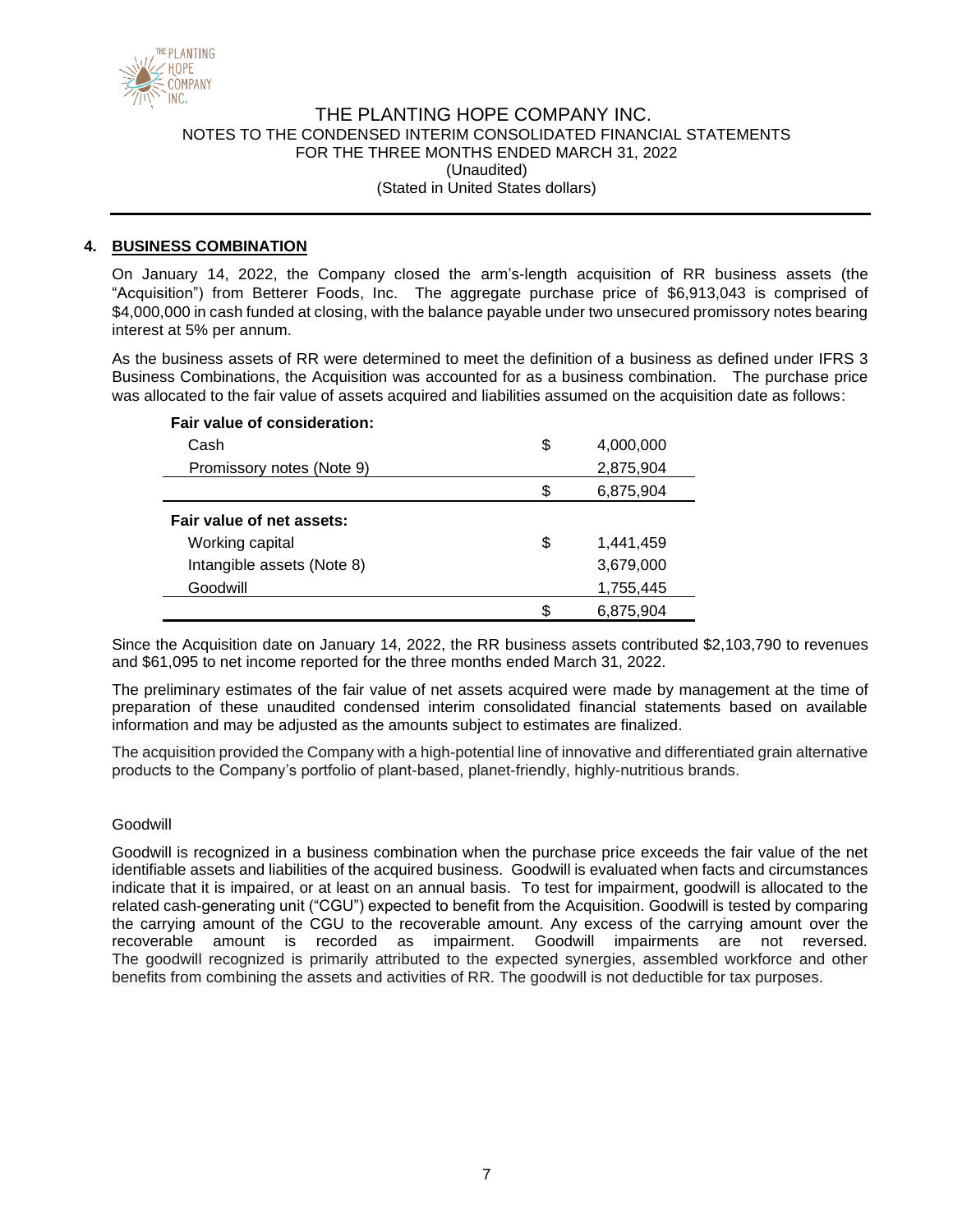

# **5. TRADE ACCOUNTS RECEIVABLE**

The Company's trade accounts receivable are aged as follows:

|                                           | March 31        | December 31   |
|-------------------------------------------|-----------------|---------------|
| As at                                     | 2022            | 2021          |
| Less than 60 days overdue                 | \$<br>1,153,131 | \$<br>74,931  |
| Greater than 60 days overdue              | 804,650         | 55,580        |
|                                           | 1,957,781       | 130,511       |
| Less allowance for expected credit losses | (26, 620)       | (19,069)      |
| Trade accounts receivable                 | \$<br>1,931,161 | \$<br>111,442 |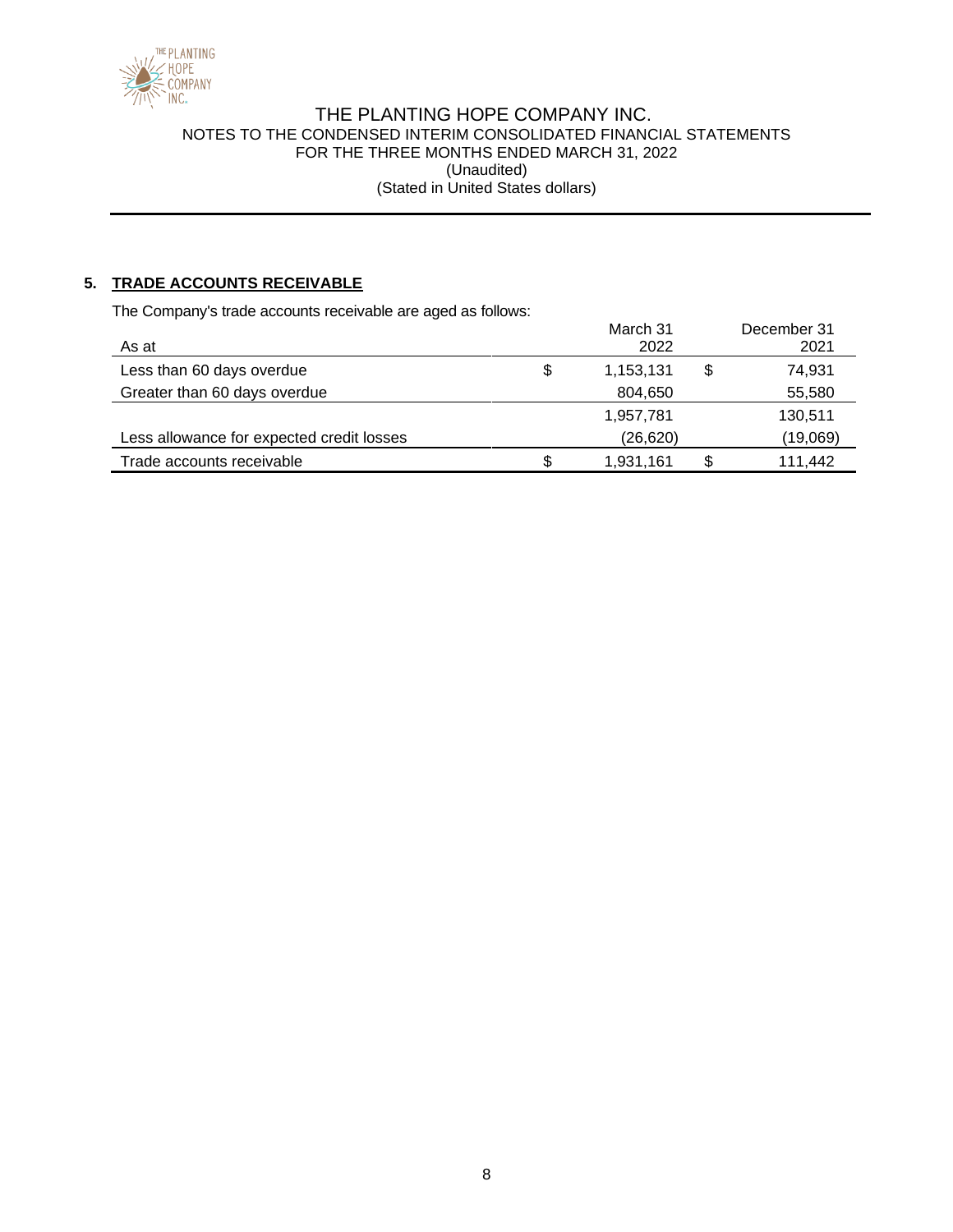

# THE PLANTING HOPE COMPANY INC. NOTES TO THE CONDENSED INTERIM CONSOLIDATED FINANCIAL STATEMENTS FOR THE THREE MONTHS ENDED MARCH 31, 2022 (Unaudited)

(Stated in United States dollars)

### **6. INVENTORIES**

|                          | March 31<br>2022 | December 31<br>2021 |
|--------------------------|------------------|---------------------|
| Ingredients              | \$<br>98.185     | \$<br>90,733        |
| Packaging                | 675,900          | 205,349             |
| Finished goods           | 1,234,496        | 423,010             |
| Reserve for obsolescence | (23, 859)        | (22, 282)           |
|                          | \$<br>1,984,722  | \$<br>696,810       |

During the three months ended March 31, 2022, \$1,119,002 (three months ended March 31, 2021 – \$239,980) of inventory was expensed to cost of goods sold.

### **7. PREPAID EXPENSES AND DEPOSITS**

|                             | March 31<br>2022 | December 31<br>2021 |
|-----------------------------|------------------|---------------------|
| Insurance                   | \$<br>16.384     | \$<br>23,710        |
| Security deposit            | 21,750           | 11,750              |
| Inventory purchase deposits | 158,275          | 131,092             |
| Trade show deposits         | 54,397           | 49,093              |
| Service contracts           | 112,822          | 134,922             |
|                             | \$<br>363,628    | \$<br>350,567       |

### **8. INTANGIBLE ASSETS**

|                                 |    | Customer<br>relationships |    | Brand name |    | Technology |     | Total     |
|---------------------------------|----|---------------------------|----|------------|----|------------|-----|-----------|
| Cost                            |    |                           |    |            |    |            |     |           |
| Acquired (Note 4)               | \$ | 1,993,000                 | \$ | 674.000    | \$ | 1.012.000  | \$. | 3,679,000 |
| <b>Accumulated amortization</b> |    |                           |    |            |    |            |     |           |
| Amortization expense            |    | (41, 498)                 |    | (28,068)   |    | (42.144)   |     | (111,710) |
| Net carrying amount             |    |                           |    |            |    |            |     |           |
| March 31, 2022                  | \$ | 1,951,502                 | \$ | 645,932    | \$ | 969,856    | \$  | 3,567,290 |

### **9. PROMISSORY NOTES**

As part of the consideration for the Acquisition completed on January 14, 2022 (Note 4), the Company issued two promissory notes.

The first unsecured promissory note ("Promissory Note 1") in the amount of \$2,000,000 was fully due and payable (including all accrued interest) on the earlier to occur of (i) the date of the closing of any offering of securities of the Company (whether by way of a prospectus offering or on a private placement basis), which offering may be completed in one or more tranches, raising aggregate gross proceeds of not less than US \$4,000,000 and (ii) March 31, 2022, the maturity date. The second unsecured promissory note ("Promissory Note 2") in the amount of \$1,000,000 is fully due and payable (including all accrued interest) on January 14, 2023.

The issue date fair value of the promissory notes was determined to be \$2,875,904 based on expected cash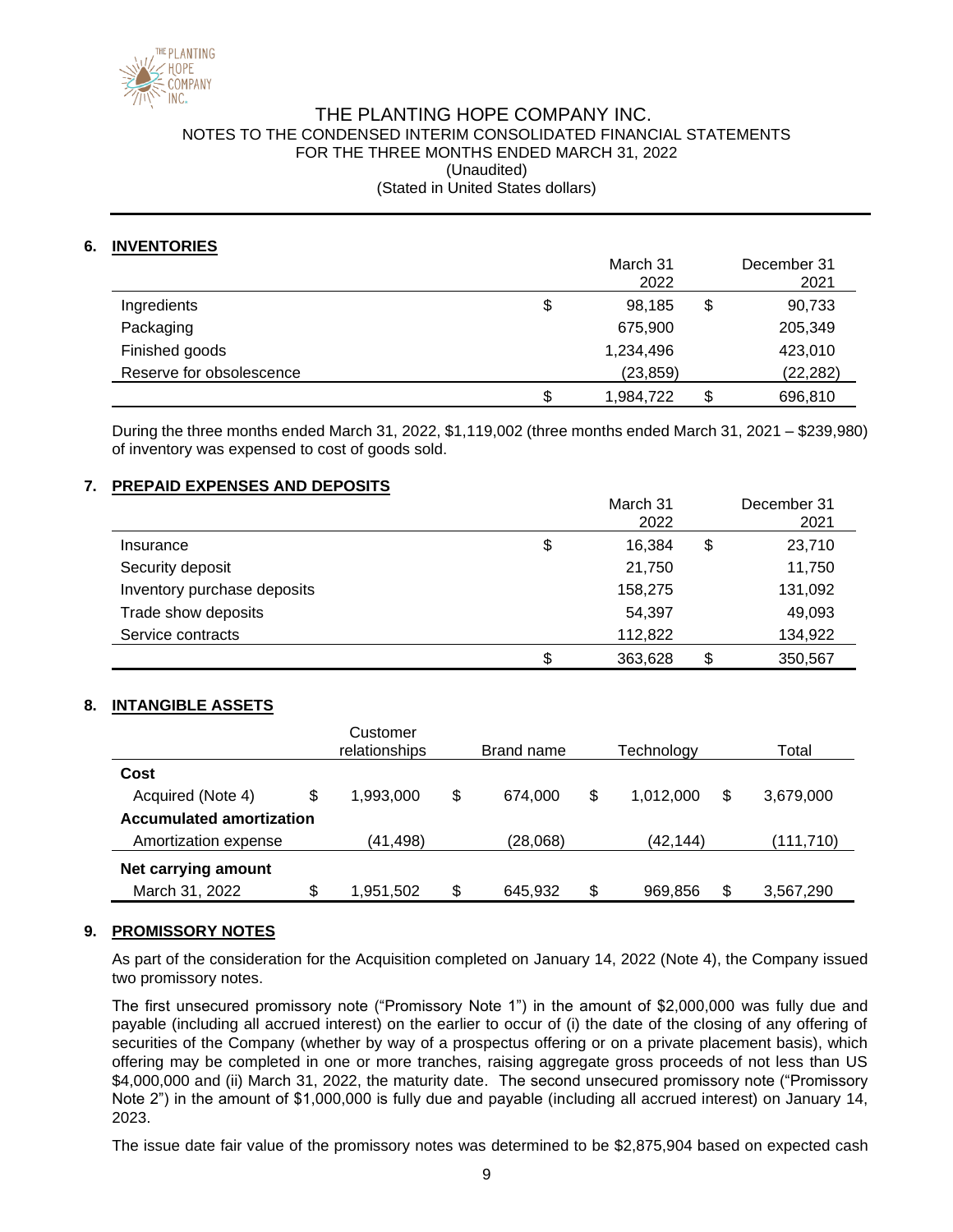

flows discounted at a rate of 15%.

Promissory Note 1 plus \$17,260 of accrued interest was paid on March 18, 2022, following the completion of a bought-deal public offering (Note 13(b)(ii)) and the Company recognized a \$30,821 loss on settlement of promissory notes in the March 31, 2022 consolidated statement of loss and comprehensive loss.

A continuity of promissory notes is summarized in the following table:

| Issued (Note 4)                  | \$<br>3,000,000 |
|----------------------------------|-----------------|
| Issue date fair value adjustment | (124, 096)      |
|                                  | 2,875,904       |
| Accretion                        | 33,279          |
| Repayment                        | (2,000,000)     |
| Loss on settlement               | 30,821          |
| Balance, March 31, 2022          | 940,004         |

During the three months ended March 31, 2022, the Company recognized \$27,671 of interest expense (Note 19) on the promissory notes. As at March 31, 2022, accounts payable and accrued liabilities included \$10,411 of accrued interest.

#### **10. CONVERTIBLE NOTES**

A continuity of convertible notes (the "Notes") is summarized in the following table:

|                            | Principal<br>amount<br>(CAD) | Debt portion<br>(USD) | Derivative<br>liability<br>(USD) |
|----------------------------|------------------------------|-----------------------|----------------------------------|
| Balance, December 31, 2021 | \$<br>4,845,000              | \$<br>2,804,864       | \$<br>7,084,160                  |
| Accretion                  |                              | 260,623               |                                  |
| Fair value adjustment      |                              |                       | (2,461,686)                      |
| Foreign exchange           |                              | 44.314                | 70,483                           |
| Balance, March 31, 2022    | \$<br>4.845.000              | \$<br>3,109,801       | \$<br>4,692,957                  |

The Notes accrue a simple rate of interest at 2% per annum, payable semi-annually, mature on November 12, 2022 and are convertible at CAD \$0.34 per SVS if converted prior to the maturity date or CAD \$0.28 if automatically converted on the maturity date.

As the Notes do not have a fixed conversion price, they do not meet the fixed-for-fixed criteria, and the fair value of the conversion feature is classified as a derivative liability.

On March 31, 2022, the Company re-measured the estimated fair value of the derivative using the Black-Scholes model based on the following assumptions:

| Expected volatility | 111%           | Expected dividend yield | nil        |
|---------------------|----------------|-------------------------|------------|
| Expected life       | 0.6 years      | Risk-free interest rate | 2.3%       |
| Share price         | CAD \$0.62 (1) | Fair value per SVS      | CAD \$0.34 |

 $<sup>(1)</sup>$  The market value of the Company's shares on March 31, 2022 of CAD \$0.81 net of a 25% discount for lack of marketability.</sup>

During the three months ended March 31, 2022, the Company recognized \$18,870 (three months ended March 31, 2021 – \$nil) of interest expense (Note 19) on the Notes. As at March 31, 2022, accounts payable and accrued liabilities included \$60,371 (December 31, 2021 – \$40,658) of accrued interest.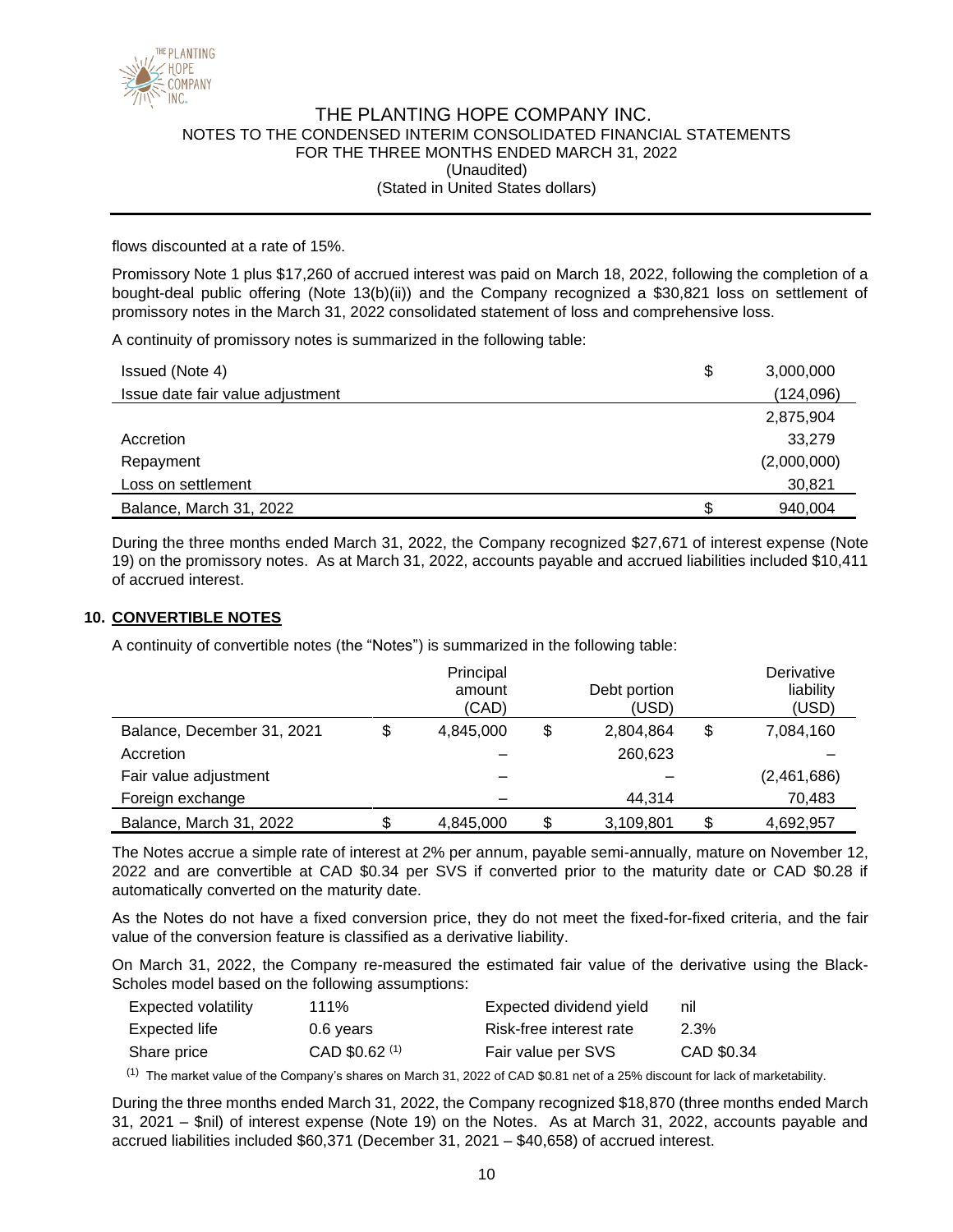

#### **11. GOVERNMENT LOAN**

In 2020, the Company executed a long-term Economic Injury Disaster Loan ("EIDL") agreement with the U.S. Small Business Administration ("SBA") in the amount of \$150,000. The SBA EDIL is secured by assets of the Company, bears interest at a rate of 3.75% per annum, requires monthly principal and interest payments commencing June 11, 2022 and matures on June 22, 2050.

| Balance, December 31, 2021 | 18.530 |
|----------------------------|--------|
| Accretion                  | 841    |
| Balance, March 31, 2022    | 19.371 |

During the three months ended March 31, 2022, the Company recognized \$1,387 (three months ended March 31, 2021 – \$1,406) of related interest expense (Note 19) in the consolidated statement of loss and comprehensive loss.

#### **12. RIGHT-OF-USE ASSETS AND LEASE LIABILITY**

| Right-of-use assets        | Cost    |   | Accumulated<br>depreciation |   | Carrying amount |
|----------------------------|---------|---|-----------------------------|---|-----------------|
| Balance, December 31, 2021 | 583.786 | S | (19.255)                    | S | 564.531         |
| Depreciation expense       |         |   | (29, 187)                   |   | (29,187)        |
| Balance, March 31, 2022    | 583,786 |   | (48, 442)                   |   | 535,344         |

For the three months ended March 31, 2022, the Company recognized \$36,942 of depreciation expense comprised of \$29,187 on right-of-use assets and \$7,755 on other property and equipment (three months ended March 31, 2021 – \$2,105 of depreciation expense on other property and equipment).

| Lease liability            |               |
|----------------------------|---------------|
| Balance, December 31, 2021 | \$<br>570,673 |
| Lease payments             | (36, 378)     |
| Imputed interest           | 14,050        |
| Balance, March 31, 2022    | 548,345       |
| Current portion            | (96, 229)     |
| Non-current portion        | 452,116       |

As at March 31, 2022, the remaining expected annual undiscounted lease payments are as follows:

|                       | Remainder |           |           |           |             |             |
|-----------------------|-----------|-----------|-----------|-----------|-------------|-------------|
|                       | of 2022   | 2023      | 2024      | 2025      | 2026        | $\tau$ otal |
| Annual lease payments | \$109,604 | \$148,811 | \$151,321 | \$150,126 | \$127,180 ∐ | \$687,042   |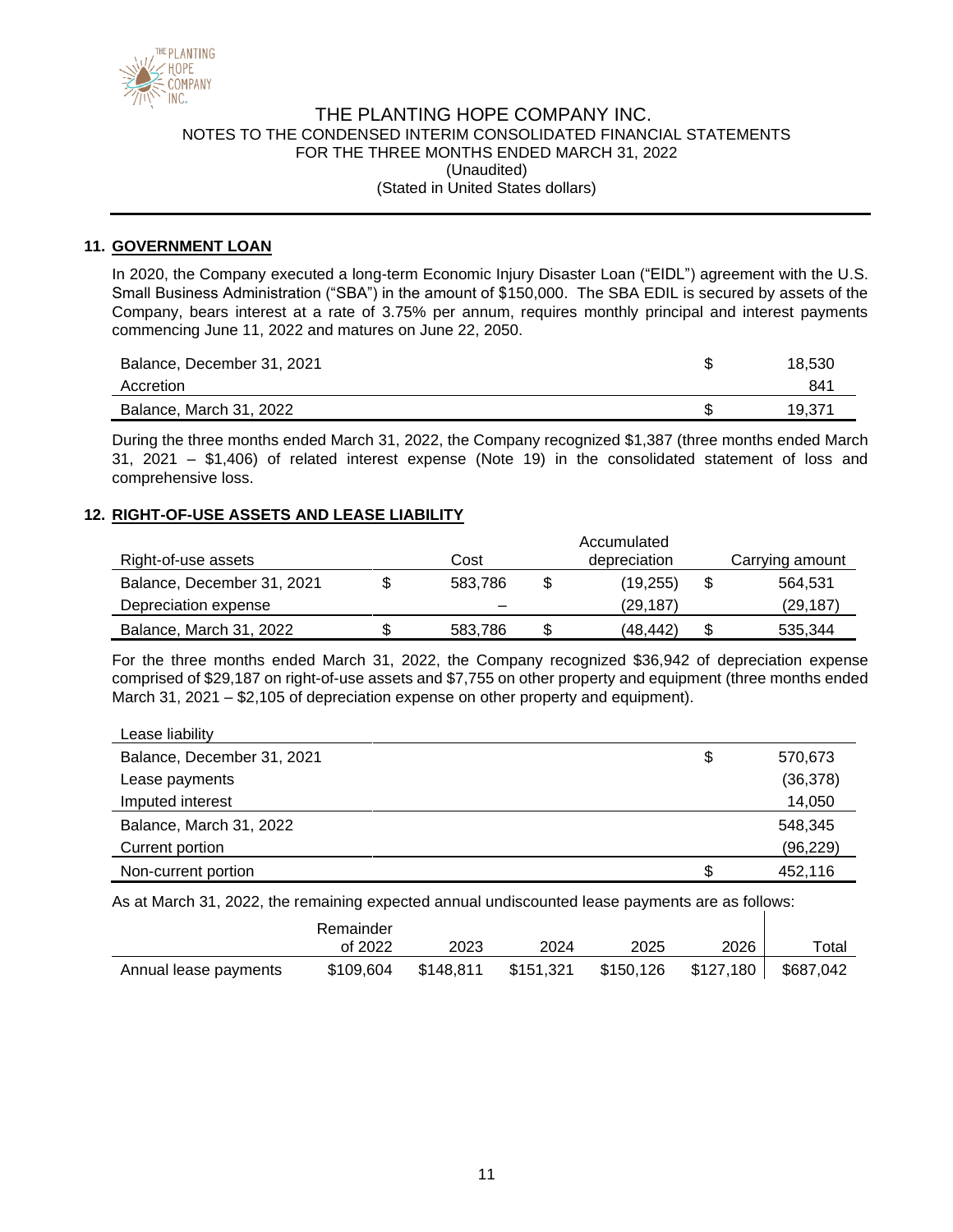

### **13. SHARE CAPITAL**

- (a) Authorized an unlimited number of SVS and MVS, with each MVS equivalent to 100 SVS
- (b) Equivalent SVS Issued

|                                  | Number of  |    |            |
|----------------------------------|------------|----|------------|
|                                  | shares     |    | Amount     |
| Balance, December 31, 2021       | 82,300,948 | \$ | 22,636,830 |
| Exercise of warrants (i)         | 1.680      |    | 901        |
| Bought-deal public offering (ii) | 10,062,500 |    | 6,287,589  |
| Share issue costs (ii)           |            |    | (788, 122) |
| Balance, March 31, 2022          | 92,365,128 | S  | 28,137,198 |

- (i) On January 31, 2022, the Company issued 1,680 SVS on the exercise of 1,680 Agent Warrants for cash proceeds of \$528 (CAD \$672) and allocation of fair value in the amount of \$373 (Note 14).
- (ii) On March 15, 2022, the Company closed a bought-deal public offering ("the Offering") of 10,062,500 SVS at a price of CAD \$0.80 per SVS for gross proceeds of approximately \$6,287,589 (CAD \$8,050,000), including 1,312,500 SVS shares issued to the Agent following the exercise of their over-allotment option. The Agent received a cash fee of \$503,007 (CAD \$644,000) equal to 8% of the gross proceeds of the Offering plus a \$66,391 (CAD \$85,000) advisory fee. The Company incurred \$218,724 of other share issue costs.

### **14. WARRANTS**

|                            | Weighted<br>average     |                       |    |           |
|----------------------------|-------------------------|-----------------------|----|-----------|
| Exercisable into SVS       | exercise price<br>(CAD) | Number of<br>warrants |    | Amount    |
| Balance, December 31, 2021 | \$0.28                  | 11,518,305            | \$ | 2,819,127 |
| Exercised (Note 13(b)(i))  | (0.40)                  | (1,680)               |    | (373)     |
| Balance, March 31, 2022    | \$0.28                  | 11,516,625            | S  | 2,818,754 |

| Weighted<br>average<br>Exercisable into MVS<br>exercise price<br>(CAD) |        | Number of<br>warrants |   | Amount |
|------------------------------------------------------------------------|--------|-----------------------|---|--------|
| Balance, December 31, 2021 and                                         |        |                       |   |        |
| March 31, 2022                                                         | \$1.00 | 180,000               | S |        |

Information about warrants outstanding as at March 31, 2022 is summarized below:

|                         |                              | Weighted average life |                       |
|-------------------------|------------------------------|-----------------------|-----------------------|
| Exercise price<br>(CAD) | <b>Number</b><br>outstanding | remaining<br>(years)  | Number<br>exercisable |
| \$0.40                  | 2,516,625                    | 2.7                   | 2,516,625             |
| 0.25                    | 9,000,000                    | 4.6                   | 3,150,001             |
| \$0.28                  | 11,516,625                   | 4.2                   | 5,666,626             |
| \$1.00                  | 180,000                      | 4.4                   |                       |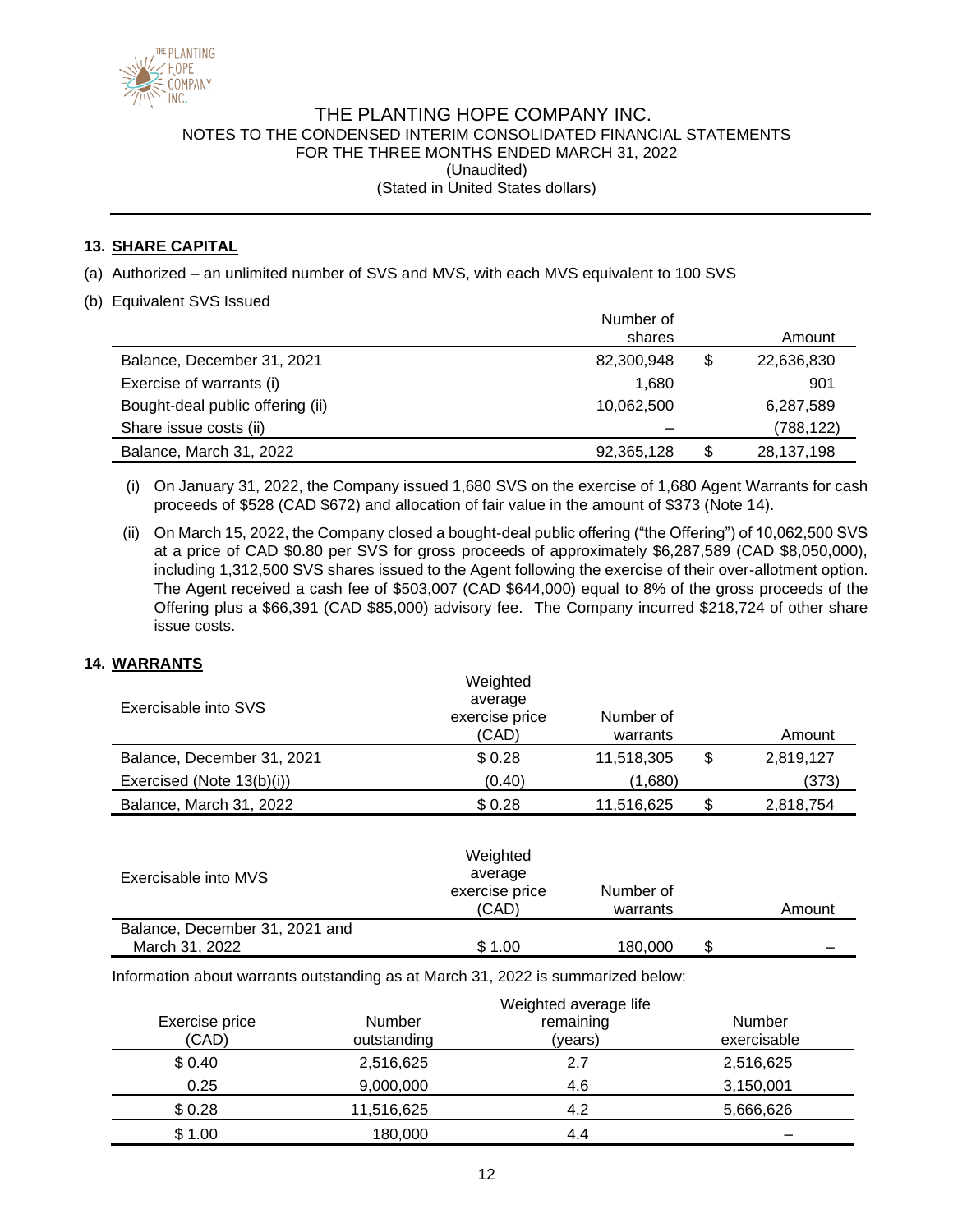

### **15. STOCK OPTIONS**

|                            | Weighted       |           |
|----------------------------|----------------|-----------|
|                            | average        |           |
|                            | exercise price | Number of |
|                            | (CAD)          | options   |
| Balance, December 31, 2021 | \$0.65         | 785,000   |
| Granted                    | 0.87           | 440,000   |
| Forfeited                  | (0.87)         | (170,000) |
| Balance, March 31, 2022    | \$0.71         | 1,055,000 |

On January 26, 2022, the Company granted 440,000 stock options exercisable at CAD \$0.87 per SVS until January 26, 2025 to the founder and former CEO of RR and four RR team members who joined the Company. Vesting terms are as follows:

- 120,000 stock options vested immediately;
- 200,000 stock options vest 25% every three months from the grant date to January 23, 2023;
- 120,000 stock options vest one-third on the first, second and third anniversaries of the grant date.

The grant date fair value of the stock options was determined to be \$315,850 using the Black-Scholes model based on the following assumptions:

| Expected volatility | 142%       | Expected dividend yield | nil        |
|---------------------|------------|-------------------------|------------|
| Expected life       | 3 years    | Risk-free interest rate | 1.42%      |
| Share price         | CAD \$0.98 | Fair value per option   | CAD \$0.72 |

As at December 31, 2021, the Company had 785,000 stock options outstanding and exercisable at CAD \$0.65 per SVS and with a weighted average life remaining of 4.4 years, of which none were exercisable.

Information about stock options outstanding as at March 31, 2022 is summarized below:

|                         |                              | Weighted average life |                              |
|-------------------------|------------------------------|-----------------------|------------------------------|
| Exercise price<br>(CAD) | <b>Number</b><br>outstanding | remaining<br>(years)  | <b>Number</b><br>exercisable |
| \$0.65                  | 785,000                      | 4.2                   |                              |
| 0.87                    | 270,000                      | 2.8                   | 30,000                       |
| \$0.71                  | 1,055,000                    | 3.8                   | 30,000                       |

During the three months ended March 31, 2022, the Company recognized \$166,019 (three months ended March 31, 2021 – \$nil) of equity-based compensation. The remaining unrecognized fair value at December 31, 2021 is \$361,544.

#### **16. PER SHARE AMOUNTS**

| For the three months ended March 31           | 2022       | 2021       |
|-----------------------------------------------|------------|------------|
| Net loss                                      | (721.796)  | (465, 346) |
| Weighted average number of shares outstanding | 82.742.316 |            |
| Loss per share                                | (0.01)     |            |
|                                               |            |            |

The effect of convertible debt, warrants and stock options is anti-dilutive in loss periods.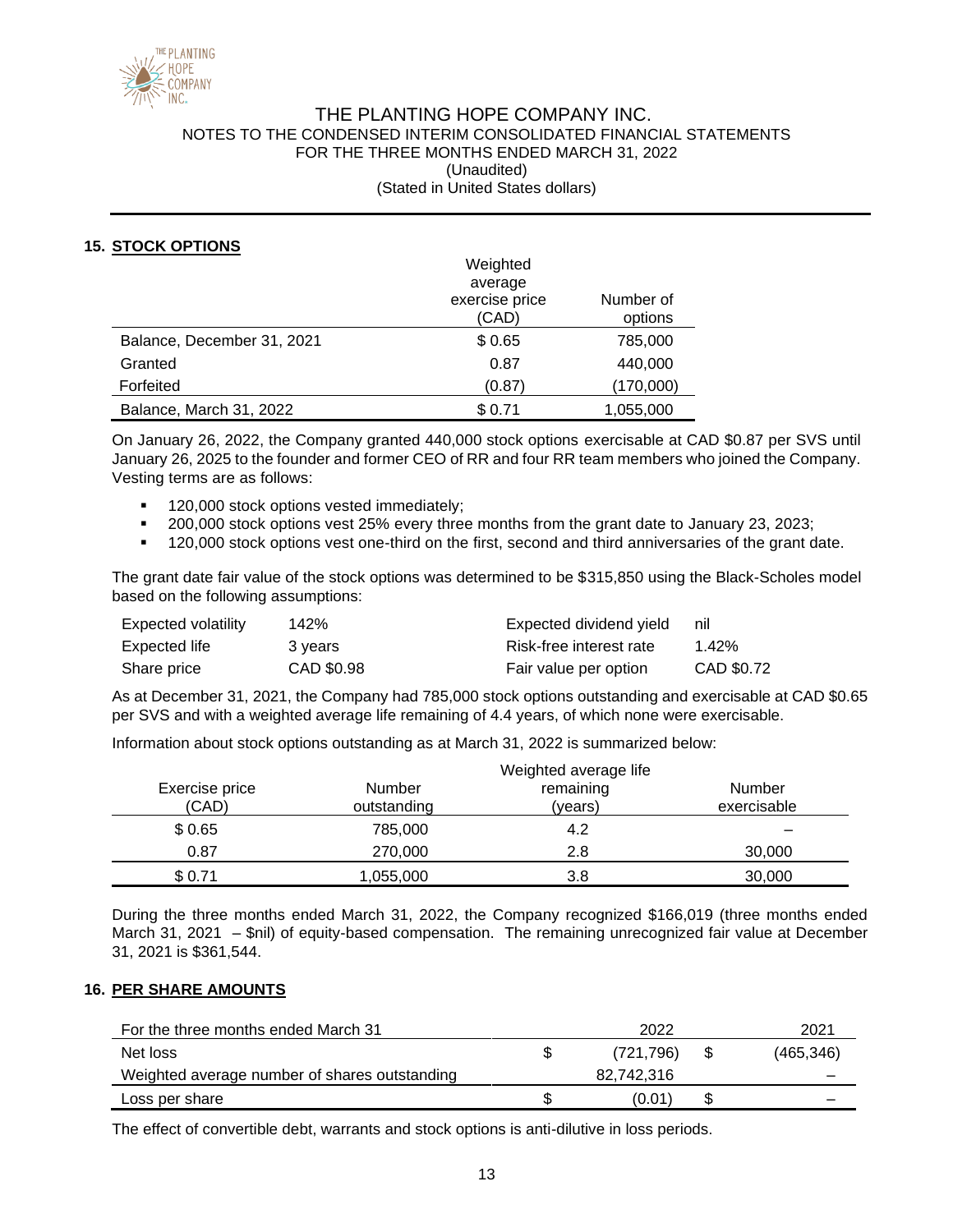

# THE PLANTING HOPE COMPANY INC. NOTES TO THE CONDENSED INTERIM CONSOLIDATED FINANCIAL STATEMENTS FOR THE THREE MONTHS ENDED MARCH 31, 2022 (Unaudited)

(Stated in United States dollars)

### **17. REVENUES AND SEGMENT REPORTING**

The Company earns revenue from product and service sales to Canadian, U.S. and International customers, which is derived from one operating segment. All of the Company's non-current assets are located in the U.S.

Geographical gross revenue is summarized as follows:

| For the three months ended March 31 |   | 2022      |   | 2021    |
|-------------------------------------|---|-----------|---|---------|
| Canada                              |   | 2.862     |   | 15,629  |
| U.S.                                |   | 2,527,881 |   | 631,543 |
|                                     | J | 2,530,743 | S | 647,172 |

During the three months ended March 31, 2022, the Company derived approximately 76% of its gross revenues from seven customers (three months ended March 31, 2021 – 89% from five customers).

Sales channel net revenues are summarized as follows:

| For the three months ended March 31 |   | 2022      |   | 2021    |
|-------------------------------------|---|-----------|---|---------|
| Wholesale                           | S | 1.638.343 | S | 157,789 |
| Non-traditional                     |   | 52.056    |   | 373.215 |
| e-Commerce                          |   | 310.125   |   | 66,690  |
|                                     | S | 2,000,524 | S | 597,694 |

### **18. SELLING, GENERAL AND ADMINISTRATIVE**

| For the three months ended March 31 | 2022            | 2021          |
|-------------------------------------|-----------------|---------------|
| Payroll and recruiting              | \$<br>859.301   | \$<br>270,321 |
| Professional fees                   | 1,184,634       | 52,434        |
| General office expenses             | 194,409         | 84,290        |
| Outbound freight                    | 345.336         | 56,719        |
| Advertising and marketing           | 639,284         | 374,414       |
|                                     | \$<br>3,222,964 | \$<br>838,178 |

## **19. INTEREST AND ACCRETION**

| For the three months ended March 31           | 2022    |       | 2021   |
|-----------------------------------------------|---------|-------|--------|
| Short term debt and convertible debentures    | \$      | \$    | 50,851 |
| Promissory notes (Note 9)                     | 27,671  |       |        |
| Convertible notes (Note 10)                   | 18,870  |       |        |
| Government Ioans (Note 11)                    | 1,387   | 1,406 |        |
| Imputed interest on lease liability (Note 12) | 14,050  |       |        |
| Accretion of promissory notes (Note 9)        | 33,279  |       |        |
| Accretion of convertible notes (Note 10)      | 260,623 |       |        |
| Accretion of government loans (Note 11)       | 841     |       | 1.501  |
| Other interest, net of minor interest income  | (328)   |       | 3,797  |
|                                               | 356,393 | S     | 57,555 |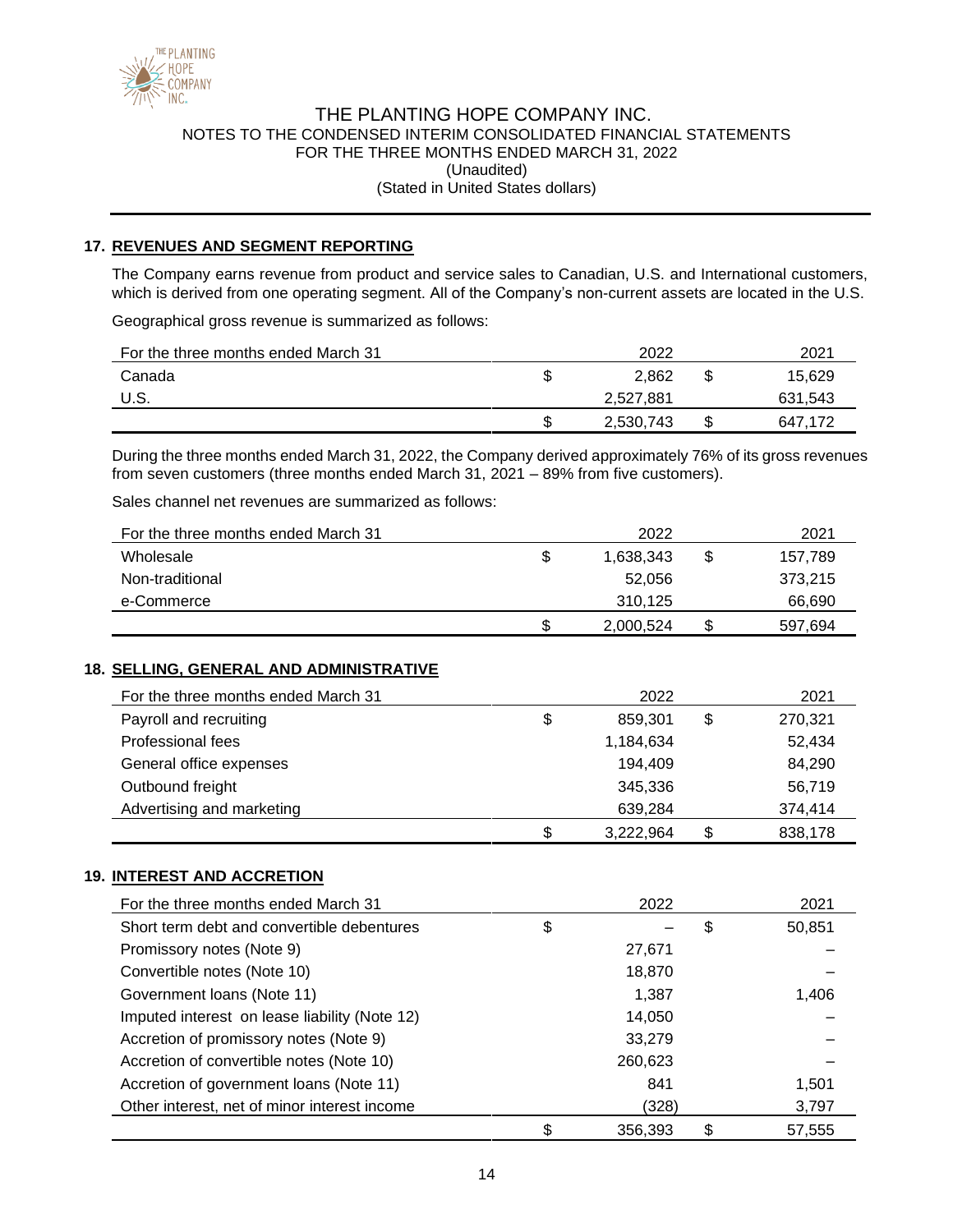

### **20. RELATED PARTY TRANSACTIONS**

Transactions with related parties are incurred in the normal course of business and initially measured at fair value.

- (a) As at March 31, 2022, due to related parties included \$49,924 (December 31, 2021 \$59,924) of reimbursable corporate expenses. \$43,828 of the amount due to related parties was repaid on April 8, 2022 (Note 22(a)).
- (b) During the three months ended March 31, 2022, \$nil (three months ended March 31, 2021 \$43,342) of compensation to PHB's founding members was deferred to assist in funding operations. As at March 31, 2022, due to related parties included \$nil (December 31, 2021 – \$nil) of deferred compensation.
- (c) During the three months ended March 31, 2022, the Company incurred \$nil (three months ended March 31, 2021 – \$16,000) of consulting fees charged by a founding member of PHB and \$17,542 (three months ended March 31, 2021 – \$1,710) of consulting fees charged by the sibling of a founding member. As at March 31, 2022, accounts payable and accrued liabilities included \$13,012 (December 31, 2021 – \$1,310) due to these related parties.
- (d) A founder of PHB is also a shareholder in another company that sells services to the Company. During the three months ended March 31, 2022, the Company was charged \$nil (three months ended March 31, 2021 – \$4,340) by the related company. As at March 31, 2022, accounts payable and accrued liabilities included \$nil (December 31, 2021 – \$nil) due to the related company.

### **21. LIQUIDITY RISK**

As at March 31, 2022, the Company's total liabilities exceeds its total assets. The Company expects to repay its financial liabilities in the normal course of operations and to fund future operational and capital requirements through operating cash flow, as well as future equity and debt financings.

The table below summarizes the maturity profile of the Company's financial liabilities based on contractual payments:

| As at March 31, 2022                        | Carrying<br>amount      | Less than<br>vear | 1 to 2<br>vears | $2$ to 5<br>vears | $5$ years $+$           | Total<br>contractual<br>amount |
|---------------------------------------------|-------------------------|-------------------|-----------------|-------------------|-------------------------|--------------------------------|
| Accounts payable and<br>accrued liabilities | \$3,270,569 \$3,270,569 |                   | \$              | \$                | \$<br>$\qquad \qquad -$ | \$3,270,569                    |
| Promissory notes                            | 940,004                 | 1,000,000         |                 |                   |                         | 1,000,000                      |
| Convertible notes                           | 3,109,801               | 3,877,241         |                 |                   | $\qquad \qquad -$       | 3,877,241                      |
| Due to related parties                      | 49,924                  | 49,924            |                 |                   |                         | 49,924                         |
| Government loans                            | 19,371                  | 1,586             | 6,362           | 11,242            | 130,810                 | 150,000                        |
| Lease liability                             | 548,345                 | 109,604           | 148,811         | 301,447           | 127,180                 | 687,042                        |
|                                             | \$7,938,014 \$8,308,924 |                   | \$155,173       | \$312,689         | \$257,990               | \$9,034,776                    |

The Company's liabilities include Notes totaling \$3,877,241 (CAD \$4,845,000) (Note 10). The Company has the option to make a cash settlement offer to the Note holders should it have sufficient cash and if the Company considers such payment to be in the best interests of the Company taking into account the Company's liquidity risk management strategy. However, the Note holders have no obligation to accept the Company's cash offer, at which time the Notes will convert to SVS, nor can the holders force the Company to redeem their Notes for cash. Should the Company not make a cash offer to settle all or part of the Notes that remain unconverted during their term, which early conversion is at the sole discretion of the Note holders, then all remaining Notes that have not been converted by the Note holders prior to the end of the term will automatically convert into SVS at the end of the term.